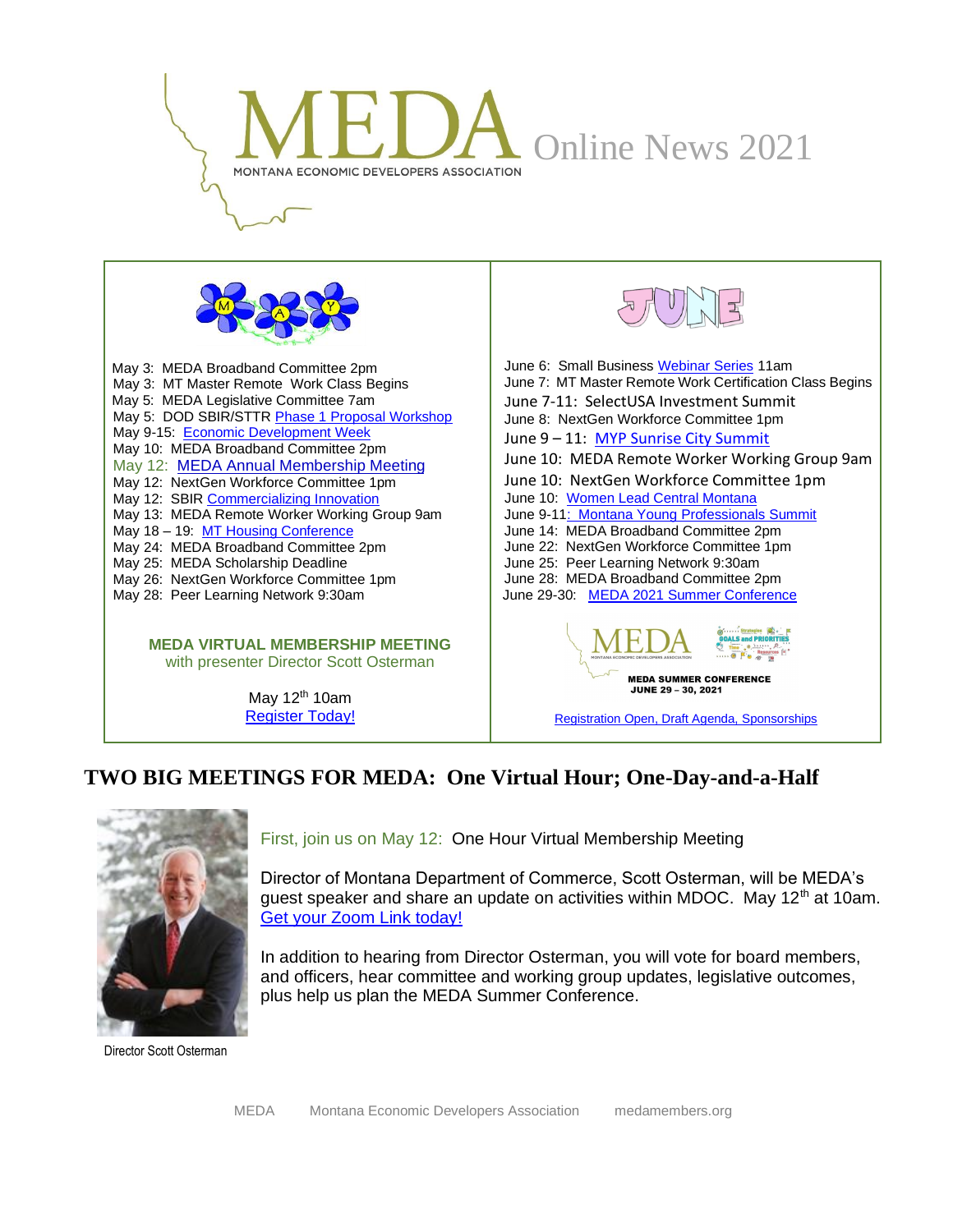Second, join us in person or via Zoom for the MEDA Summer Conference



*It's time; let's do this. It is time to identify priorities and build strategies based on the Montana Next Generation of Community and Economic Development Tools study. Whether attending in person in Helena or via Zoom, roll up your sleeves and prepare for work. It's time!*

# **[AGENDA](https://www.medamembers.org/media/userfiles/subsite_48/files/MEDA%202021%20Summer%20Conference%20Agenda.pdf) [REGISTRATION](https://www.surveymonkey.com/r/MEDASUMMER21) [SPONSORSHIP](https://www.medamembers.org/media/userfiles/subsite_48/files/MEDA%20June%202021%20Conference%20Sponsorship.pdf) [SAFETY GUIDELINES](https://www.medamembers.org/media/userfiles/subsite_48/files/MEDA%20Conference%20Safety%20Plan%20Approved.pdf) [PAYMENT LINK](https://svc.mt.gov/doa/opp/govmeda/cart)**

#### **MEDA SCHOLARSHIP 2nd Q Deadline is May 25th**

The second quarter deadline for the Rick Jones Memorial MEDA Scholarship application is May 25<sup>th</sup>. Apply today! Thanks to MT CARES Act and a partnership with **NDC**, \$600 scholarships are available for MEDA members to engage in the excellent NDC courses. Additional details are on our website at: <https://www.medamembers.org/membership/scholarships>

#### **MEDA MEMBER NEWS**

- MMEC has a new (but not new to MEDA) expert to assist with building manufacturing businesses in Montana. **[Brent Campbell](https://www.medamembers.org/membership/p/item/841/brent-campbell)** re-joins MEDA with his consulting company, BAC Consulting and is now on the MMEC team. Welcome back, Brent.
- SBA has named the new Montana Deputy District Director: **Brian Buch**. Brian's last name is easy to remember because it sounds like "book." Brian can be reached at **brian.buch@sba.gov.** He will play a leading role in directing and managing SBA's business training, counseling services, lending programs, disaster assistance and more.
- **Jenni Graff** is the first-ever Director for [Early Stage Montana.](https://www.earlystagemt.org/) She is eager to share about Early Stage and help tech entrepreneurs grow their businesses. [Jenni@earlystagemt.org,](mailto:Jenni@earlystagemt.org) 406-531-6430
- Welcome to **Shayna Blaser**, the new Women's Business Center Director for Prospera Business Network and **Deanna Morrow**, Vice President of Business Development at Wavteq, in Kalispell. Deanna is a remote worker as Wavteq is a global company. You can reach Deanna at 832-345-5243 or email [deanna.morrow@wavteq.com](mailto:deanna.morrow@wavteq.com).

Want to celebrate the success of a client? [Nominate for a Montana Ambassador Award!](https://montanaambassadors.submittable.com/submit/163576/2020-montana-ambassador-awards?utm_medium=email&_hsmi=120991504&_hsenc=p2ANqtz--vZJkxfei9oFob6haLkhyrfQC9fFgq5t2goD8uQbFseahWyKiema7OVSkHvNHa5T26cP9Wb5MoMO5pvM5ZcDEyMzZAhw&utm_content=120991504&utm_source=hs_email) Deadline is May 21<sup>st</sup>.



. Deanna Morrow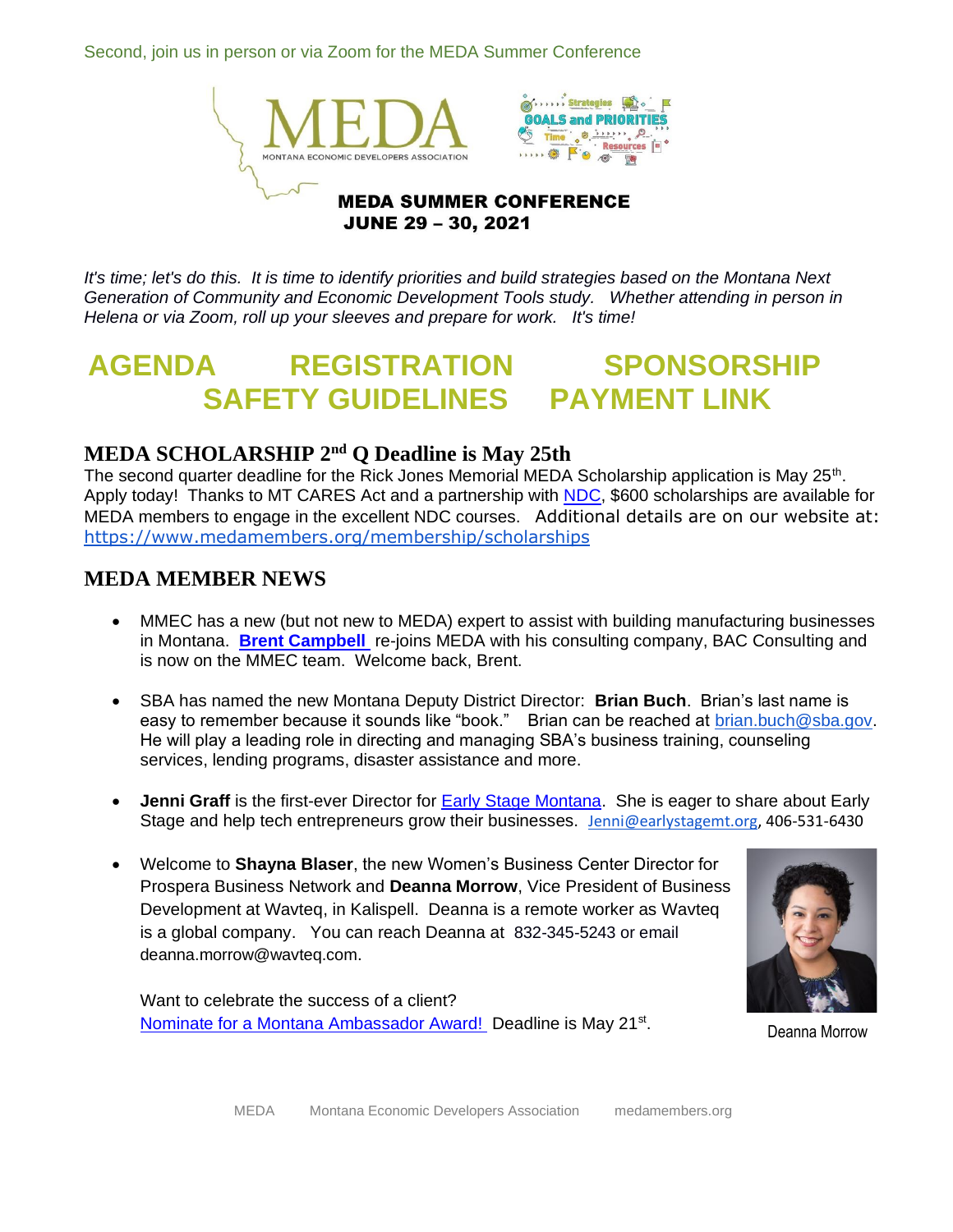### **MEDA WORKING GROUPS and COMMITTEES**

All partners, including MEDA Members and Non-Members, are welcome to join a Working Group or Committee. Working together, we are making a difference!

o **MEDA Legislative Committee**: Whew! What a whirlwind of a wrap-up for Montana's 67th Legislature. MEDA Legislative Committee will hold a wrap-up meeting on May 5<sup>th</sup>, 7am. The committee is considering to continue to meet at least monthly to prepare for the 2023 session. Special thanks to Rick Edwards, Legislative Committee Chair and the following members: Beth Epley, Paddy Fleming, Grant Kier, Jim Atchison, Joe Willauer, Julie Jaksha, Kathie Bailey, Paul Tuss, Ann Peterson, Adam

Schafer, Tracy McIntyre, Steve Arveschoug, Paul Reichert, Brett Doney, Jason Rittal, Dianne Lehm, Jackie Haines, Jim Thaden, Lindsey Wallace, Lorraine Roach, Michael Peter, Sarah Converse, and Toni Schneider.

- o **MEDA Value Added Ag Working Group –** A wish-list was developed by this group with dreams of improving Montana's Value Added Ag opportunities**.** Follow this group's progress on the [webpage.](https://www.medamembers.org/working-groups/value-added-agriculture)Paddy Fleming serves as Chair.
- o **MEDA Community Review Working Group and Peer Learning Network** - This new Peer Learning Network is strengthening community leadership across Montana. The Montana Peer Learning Network was formed as a result of the three-state Community Review Project. Each meeting there is a short presentation followed by Q & A from community leaders. Next meeting: May 28<sup>th</sup> 9:30am
- The MEDA CRDC Working Group is meeting regularly and networking to share innovative ideas to sustain their organizations and businesses across the state. Paul Tuss serves as Chair.
- o **MEDA Broadband Committee** was formed as a result of the NextGen report. This committee was very active and dedicated throughout the Legislative session and made a difference! [Webpage](https://www.medamembers.org/mt-next-generation-of-tools/broadband-committee) Tracy McIntyre is serving as Chair. Broadband **[Priorities](https://www.medamembers.org/media/userfiles/subsite_48/files/MEDA%20NextGen%20Broadband%20Committee%20Legislative%20Priorities%20for%20Broadband%20Final%20Board%20approved%20Dec%202020.pdf)**



- **MEDA Workforce Committee** was formed as a result of the NextGen report. Mary Craigle and Nicole Rush are Co-Chairs. Meetings are held the 2<sup>nd</sup> and 4<sup>th</sup> Wednesday of each month at 1:00pm. Check out the latest notes and join the conversation. Notes and [Webpage](https://www.medamembers.org/mt-next-generation-of-tools/workforce-committee)
- o **MEDA [Remote Work](https://www.medamembers.org/working-groups/remote-work/?cat=Remote+Work) Working Group** This working group is collaborating to develop marketing and information to encourage remote workers to consider Montana and build a support network for teleworkers. **Huge announcement!** Montana now has a Master Remote Work Certification course. Thanks to this committee for helping to get this done! **[Register](https://msuextension.org/communitydevelopment/remote-work-certificate.html)**

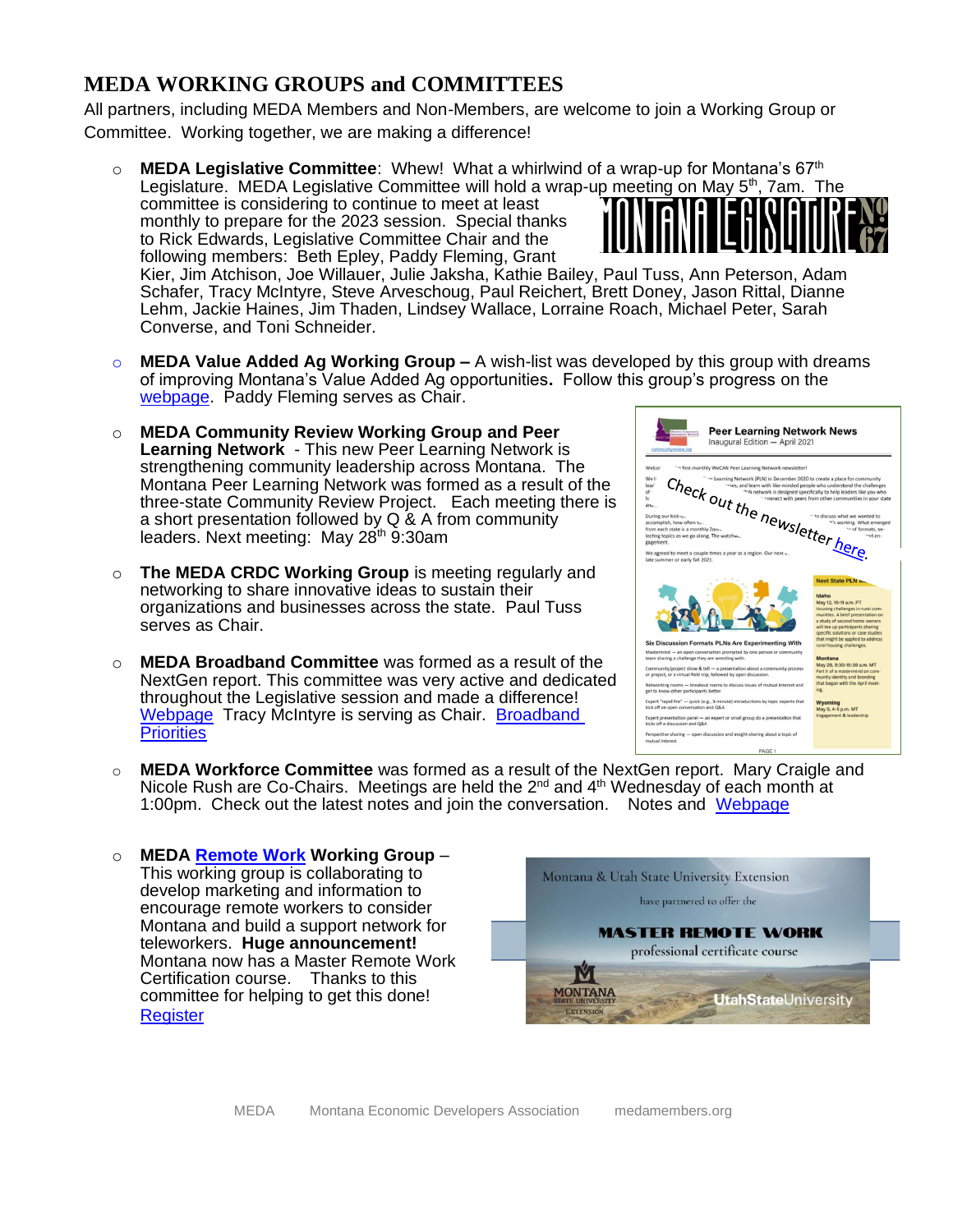#### **YOUR MEDA BOARD AT WORK**

The MEDA Nominating Committee met and will make recommendations to the board regarding board seats and officers for 2021-2022. MEDA members will vote on officers and board members on May 12<sup>th</sup>.

#### **TOOLS AND OPPORTUNITIES FOR YOU**

Check out the information below to learn of new tools and opportunities for you as you work in the field of Economic Development.

## $\Rightarrow$  Big Sky, Montana for the **30th Annual Summit from August 15-19!**

#### **[Registration](https://web.cvent.com/event/77bc70c2-6005-47e7-bad7-afe455a95229/regPage:b760ece6-6b88-4a05-a360-0fe1ecdf1f91)**

PNWER Annual Summit is the leading forum where people in the policy world and the business world come together to figure out solutions to regional challenges. Join hundreds of regional legislators, business



leaders, and key decision makers in coming together in a hybrid in-person/virtual event in Big Sky, Montana on August 15 - 19, 2021, to explore shared challenges in the region, discuss best practices, strengthen regional relationships, and develop action plans for addressing these challenges in the future.

- **Enjoyed Tell Us Something MEDA story-telling workshops with Marc Moss? [Sign up for](https://www.tellussomething.org/newsletter/)  [his newsletter.](https://www.tellussomething.org/newsletter/)**
- **[Introduction to Entrepreneursip-led Economic Development](https://www.iedconline.org/index.php?src=events&category=Training%20Courses&srctype=detail&category=Training%20Courses&refno=65&utm_medium=email&utm_campaign=427-%20June%20-%20Intro%20-%201&utm_content=427-%20June%20-%20Intro%20-%201+CID_2136b75493d3bb605e71d5790676d9fa&utm_source=Campaign%20Monitor%20IEDC&utm_term=Intro%20to%20Entrepreneurship-led%20Economic%20Development)** June 17 18, Online This course focuses on building an understanding of the importance of building a community centered around entrepreneurship and small business creation, sustainability and growth. After taking this course, course participants will be able to identify their role in the ecosystem, understand the roles of others and come away with the skills to bring organizations together around shared goals. Learn important skills such as assessing a community's appetite for risk, identifying resource gaps, understanding the importance of inclusion, and developing practical ways to measure success.
- $\Rightarrow$  Montana World Trade Center is again organizing a Montana presence at the upcoming **Select USA Summit**. Due to the current global situation, the summit will be held virtually this year, June 7-11. <https://www.selectusasummit.us/> Select USA is an important forum for Montana as we continue to message about our place in the global community. Our virtual booth will feature our one-page documents highlight our key industries that easily explain the opportunities that exist in Montana. In addition, we will be creating and featuring a spotlight video on our state and two short industry highlight videos, per Select USA's virtual booth preset layout.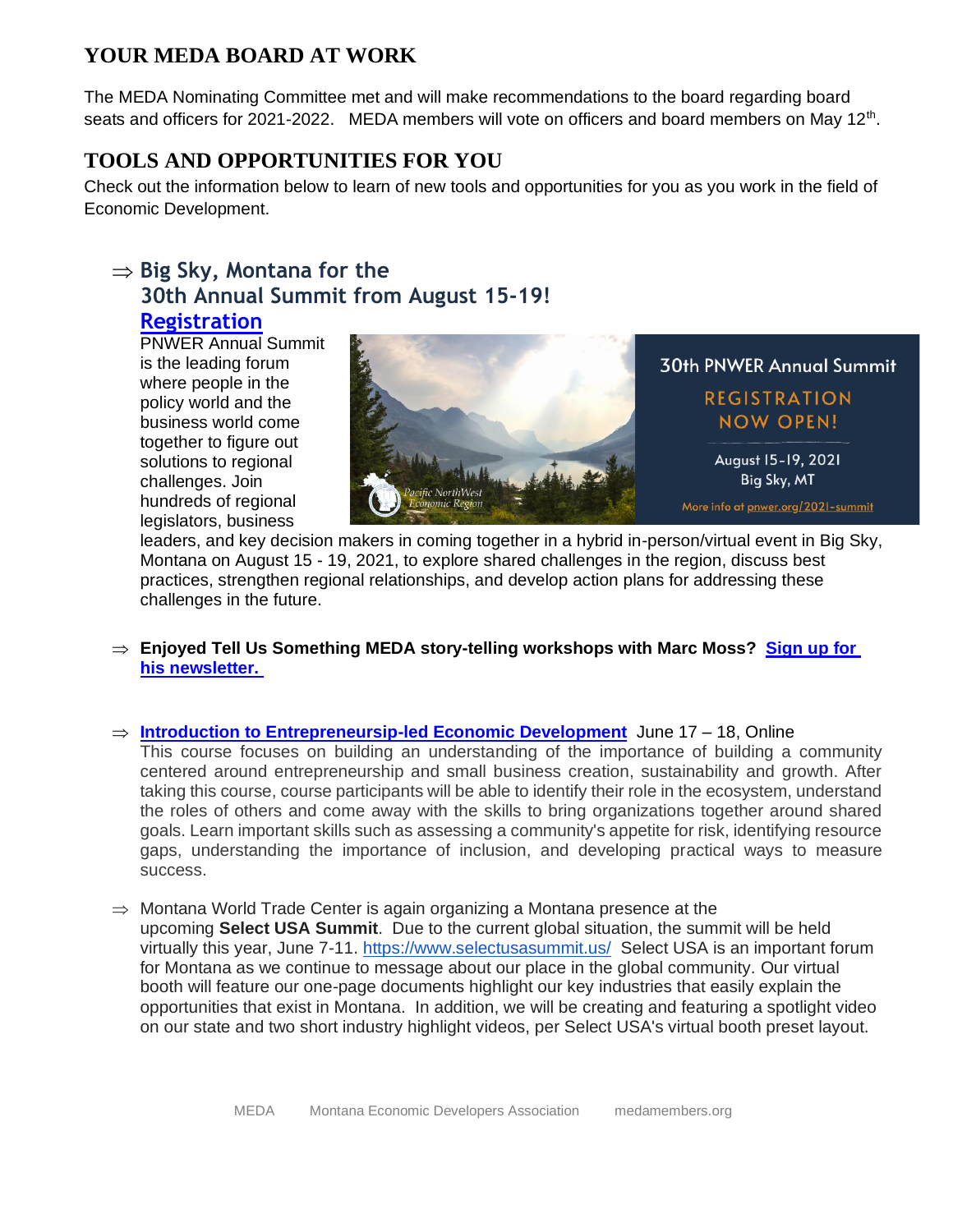If you would like more information on this summit and our efforts, if you are interested in participating in the upcoming summit, or if you have information or assets that you feel are relevant to this project or would be a good addition to our presence, please contact Brigitta Miranda-Freer, Executive Director of the Montana World Trade Center at [brigitta@mwtc.org.](mailto:brigitta@mwtc.org)

 $\Rightarrow$  The Harbinger Consultancy is offering new online courses. [harbingerconsult.com](https://harbingerconsult.us16.list-manage.com/track/click?u=7516f9ef14824d05ced4d97a8&id=0ee058bb98&e=d337eb4853)



**SUMMER COURSES** 

· Do-It-Yourself Trail User Research You Can Do This Summer

· Exploratory Scenarios Planning for Community Collaboration, Adaptation and Action

. Do-It-Yourself Visitor Surveys for Parks. Trails and the Towns that Serve Them

• Tell the Economic Story of Your National and State Parks and Heritage Areas Without Hiring an Economist

#### **NADO Reports: The White House Unveils the** *American Families Plan*

President Biden's plan will significantly expand access to healthcare, child care, early childhood education, and community colleges. The Biden administration has presented the plan as a companion to its \$2.3 trillion infrastructure proposal, the *[American Jobs Plan](https://www.whitehouse.gov/briefing-room/statements-releases/2021/03/31/fact-sheet-the-american-jobs-plan/)*. The *American Families Plan* allocates \$1 trillion in new spending and \$800 billion in tax credits and aims to provide two years of tuition-free community college, to increase funding for Pell Grants to benefit low-income and minority students, to expand access to affordable highquality childcare, to offer universal pre-kindergarten, and to provide funding for family and medical leave, among other provisions.

 $\Rightarrow$  Receive training to be a **Master Remote Worker! Montana's new opportunity. [Register](https://msuextension.org/communitydevelopment/remote-work-certificate.html)** 



#### About this Certificate

Montana State University Extension has partnered with Utah State University Extension to offer the Master Remote Work Professional certificate course, a 1-month specialized training designed to equip workers and business owners with training needed to:

- Find a job working remotely for a company
- Expand a business to serve customers remotely
- Increase skill levels for people already working remotely

Participants receive assistance with finding a remote job, with building their business and connecting to a network of other remote workers.

Check out these new, unique, informative courses.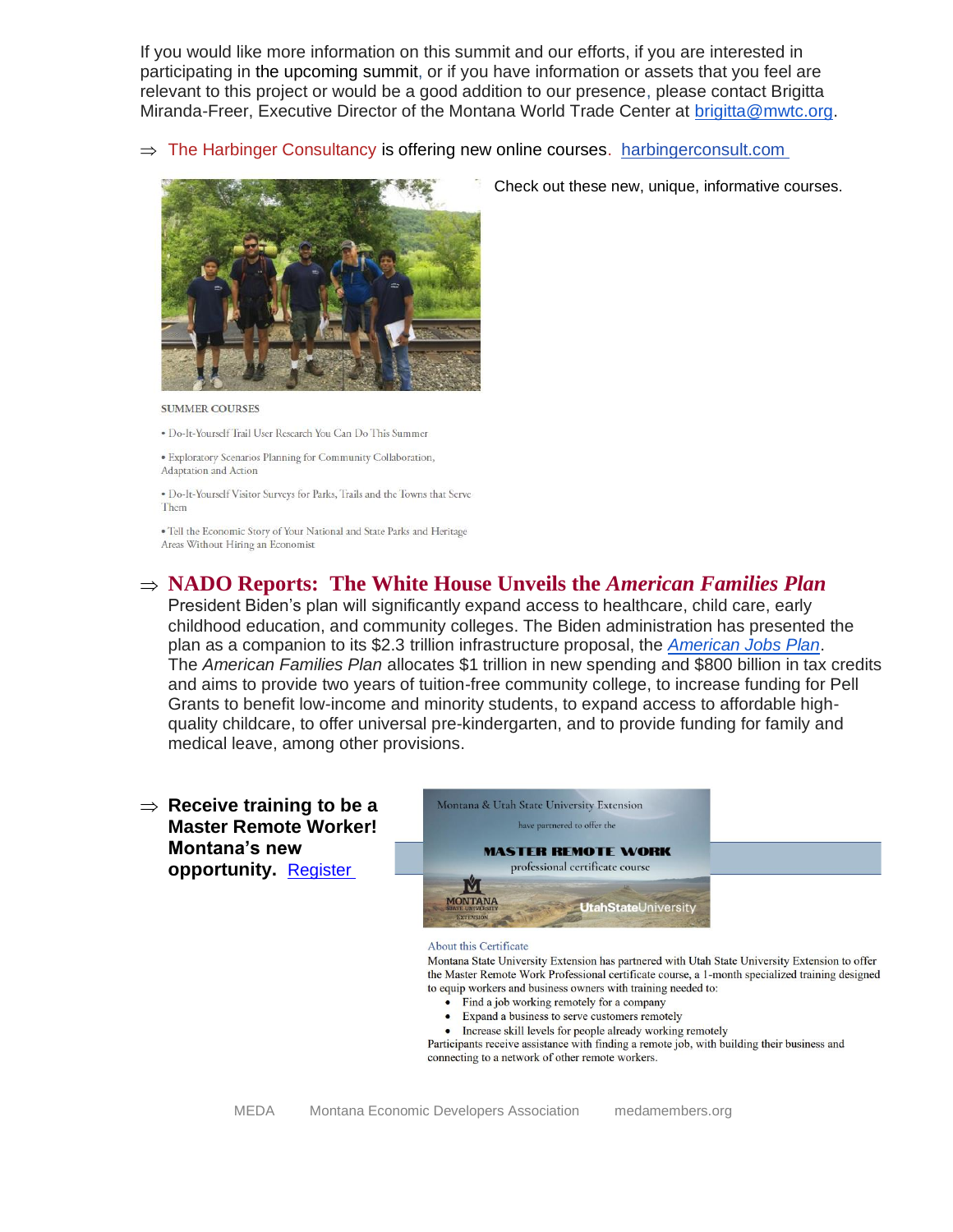#### **GRANT RESOURCES**

- $\Rightarrow$  MEDA is a member of [GrantStation.](https://grantstation.com/index.asp) Email [gloria](mailto:gloria@medamembers.org) if you would like the username and password. Help GrantStation be the best it can be.
- $\Rightarrow$  Check out this [grant source](http://health.umt.edu/ccfwd/resource_library/org_resources/grantwriters/default.php) from the University of Montana.
- $\Rightarrow$  **MSU Extension** has a great list of grants! <http://msucommunityresources.org/GrantOpportunities.html>
- **National Funding Opportunities** <https://grantstation.com/GrantStation-Insider/04-29-2021#national> Support for Efforts to Ensure a Just and Sustainable Future Youth Running Projects Funded In-Kind Advertising Program for Nonprofits in the U.S. and Abroad Grants Promote Racial Equity in Education
- $\Rightarrow$  T-Mobile, in partnership with Smart Growth America and Main Street America, has launched the **[Hometown Grant program](https://click.info.enterprisecommunity.org/?qs=92692063b471047d6e3327d2489f32200ab534a86095fb84c03d5ee3fb576140b35e9384223cc39b3322c03f9a746665410d799c8e78fef8)** committing up to \$25 million over the next 5 years to support community projects in small towns across the U.S. Elected leaders, town managers and employees, and non-profit leaders from American towns with 50,000 people or less are invited to submit applications for receiving grants of up to \$50k to help fund projects that build, rebuild or refresh community spaces that foster local connections. Eligible projects include implementing tech upgrades at a local library, refreshing a local park and rebuilding a historic building. The Hometown Grant program will award grants to eligible projects on a quarterly basis.

#### **NADO Reports: Upcoming Webinars on 2021 RAISE Grant Program, Formerly Known as BUILD or TIGER Grants**

A [Notice of Funding Opportunity](https://lnks.gd/l/eyJhbGciOiJIUzI1NiJ9.eyJidWxsZXRpbl9saW5rX2lkIjoxMDQsInVyaSI6ImJwMjpjbGljayIsImJ1bGxldGluX2lkIjoiMjAyMTA0MjcuMzk1MjUzODEiLCJ1cmwiOiJodHRwczovL3d3dy50cmFuc3BvcnRhdGlvbi5nb3YvUkFJU0VncmFudHMvcmFpc2Utbm9mbyJ9.tSUsK-dtUQH3Tohayb1yG-XYSLnM63jXmE1zv5gAhRc/s/1251653481/br/105437237353-l) (NOFO) for the 2021 [Rebuilding American Infrastructure with](https://lnks.gd/l/eyJhbGciOiJIUzI1NiJ9.eyJidWxsZXRpbl9saW5rX2lkIjoxMDUsInVyaSI6ImJwMjpjbGljayIsImJ1bGxldGluX2lkIjoiMjAyMTA0MjcuMzk1MjUzODEiLCJ1cmwiOiJodHRwczovL3d3dy50cmFuc3BvcnRhdGlvbi5nb3YvUkFJU0VncmFudHMifQ.7sYSYu0y5C7DfJxD44ZYF7EOAcQmFssj8uueKNP1qao/s/1251653481/br/105437237353-l)  [Sustainability and Equity \(RAISE\)](https://lnks.gd/l/eyJhbGciOiJIUzI1NiJ9.eyJidWxsZXRpbl9saW5rX2lkIjoxMDUsInVyaSI6ImJwMjpjbGljayIsImJ1bGxldGluX2lkIjoiMjAyMTA0MjcuMzk1MjUzODEiLCJ1cmwiOiJodHRwczovL3d3dy50cmFuc3BvcnRhdGlvbi5nb3YvUkFJU0VncmFudHMifQ.7sYSYu0y5C7DfJxD44ZYF7EOAcQmFssj8uueKNP1qao/s/1251653481/br/105437237353-l) discretionary grant program, formerly known as BUILD or TIGER grants, was released earlier this month. To help applicants navigate the application process, the U.S. Department of Transportation (DOT) is offering a series of topic-specific webinars that delve into various aspects of the RAISE application process. These webinars are expected to quickly reach capacity but **they will be recorded**. The full list of webinars, along with other resources for applicants including webinar recordings, can be found [here.](https://lnks.gd/l/eyJhbGciOiJIUzI1NiJ9.eyJidWxsZXRpbl9saW5rX2lkIjoxMDYsInVyaSI6ImJwMjpjbGljayIsImJ1bGxldGluX2lkIjoiMjAyMTA0MjcuMzk1MjUzODEiLCJ1cmwiOiJodHRwczovL3d3dy50cmFuc3BvcnRhdGlvbi5nb3YvUkFJU0VncmFudHMvb3V0cmVhY2gifQ.c_f5moTw1S12xticXSToPqCGGn-jpWdRnzpoNNGpitg/s/1251653481/br/105437237353-l)

• **Webinar: How to Compete for RAISE Grants – Tribal and Rural Applicants**

#### **May 4, 2021 – 1:00-2:30pm ET -** [register here](https://lnks.gd/l/eyJhbGciOiJIUzI1NiJ9.eyJidWxsZXRpbl9saW5rX2lkIjoxMDcsInVyaSI6ImJwMjpjbGljayIsImJ1bGxldGluX2lkIjoiMjAyMTA0MjcuMzk1MjUzODEiLCJ1cmwiOiJodHRwczovL2Nvbm5lY3Rkb3QuY29ubmVjdHNvbHV0aW9ucy5jb20vZXB6d2FvZWI1cjNrL2V2ZW50L2V2ZW50X2luZm8uaHRtbCJ9.sqsBtJjc3TUTIsLBJwx9WmwjACEisxw1xEJucPZtWlw/s/1251653481/br/105437237353-l)

This webinar is designed explicitly for rural and tribal applicants. A project is designated as rural if it is *not* located within or on the boundary of an Urbanized Area, as designated by the U.S. Census Bureau, that has a population greater than 200,000 in the 2010 Census. For projects that include expenditures in both urban areas and rural areas, the Department will designate the project as urban or rural based on where the majority of project funds will be spent.

• **Webinar: How to Compete for RAISE Grants – Planning Grant Applicants**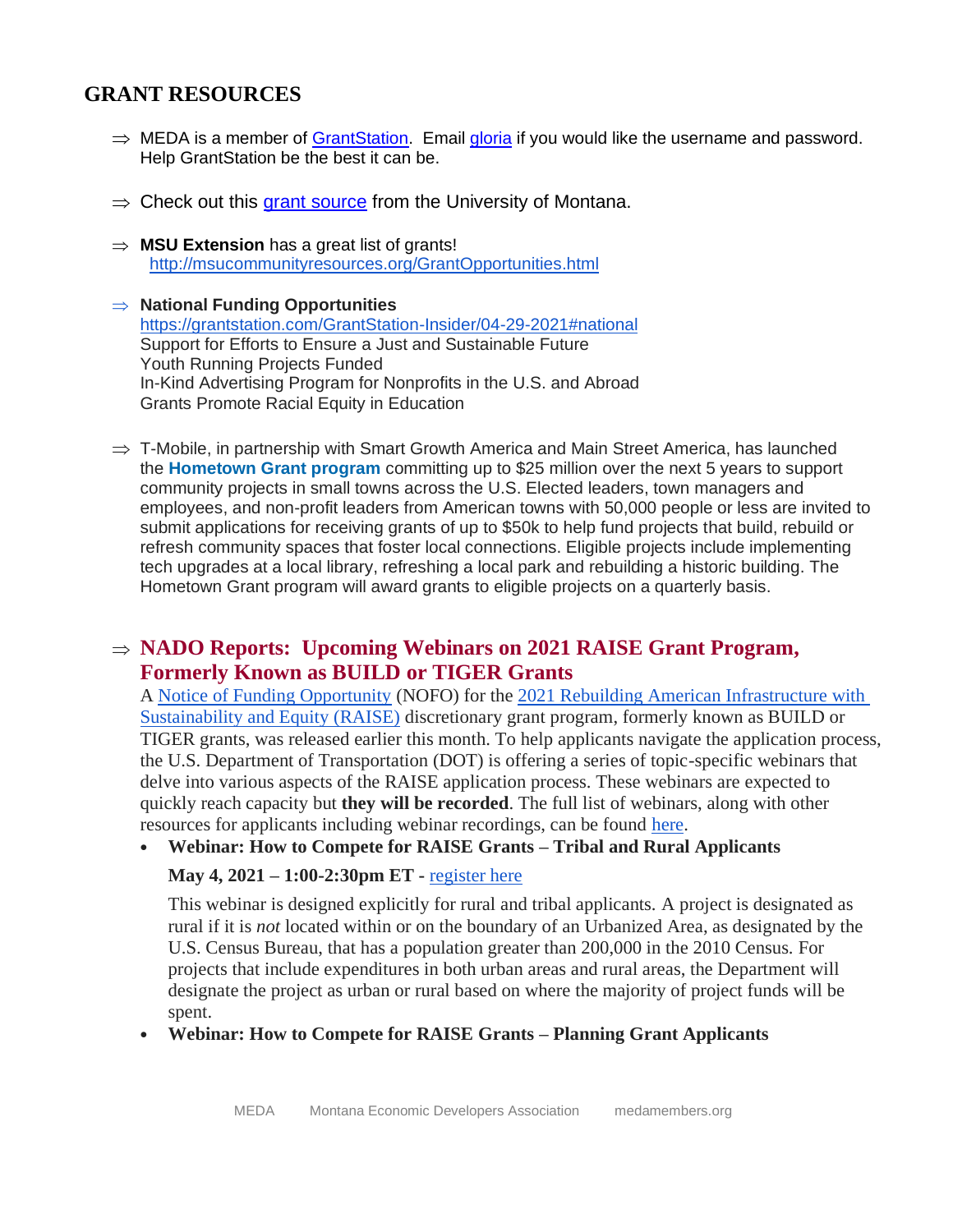#### **May 20, 2021 – 3:00-4:30pm ET -** [register here](https://lnks.gd/l/eyJhbGciOiJIUzI1NiJ9.eyJidWxsZXRpbl9saW5rX2lkIjoxMDksInVyaSI6ImJwMjpjbGljayIsImJ1bGxldGluX2lkIjoiMjAyMTA0MjcuMzk1MjUzODEiLCJ1cmwiOiJodHRwczovL2Nvbm5lY3Rkb3QuY29ubmVjdHNvbHV0aW9ucy5jb20vZTFiZWJsMjNqOWppL2V2ZW50L2V2ZW50X2luZm8uaHRtbCVDMiVBMCJ9.qFInbTLgrmJgyHP0j9QZC0nQuJwG5S-ys1PjKmB6DGU/s/1251653481/br/105437237353-l)

This webinar will review requirements for RAISE planning grant applications. Activities eligible for funding under RAISE planning grants are related to the planning, preparation, or design—for example environmental analysis, feasibility studies, and other preconstruction activities—of eligible surface transportation capital projects. Planning grant applications do not require a Benefit-Cost Analysis (BCA) and there is no minimum project size. Up to \$30,000,000 is available for planning grants.

The deadline to submit an application is **July 12, 2021 at 5 p.m. ET.**



#### **MDOC Spotlight: New websites!**

## *Check out the Updated [MARKETMT.COM!](http://marketmt.com/)*

We're thrilled to announce that the Department of Commerce has launched an updated [MARKETMT.COM](https://lnks.gd/l/eyJhbGciOiJIUzI1NiJ9.eyJidWxsZXRpbl9saW5rX2lkIjoxMDAsInVyaSI6ImJwMjpjbGljayIsImJ1bGxldGluX2lkIjoiMjAyMTA0MzAuMzk3NTA5MDEiLCJ1cmwiOiJodHRwczovL21hcmtldG10LmNvbS8ifQ._H0gB4eviBjPUz1LgGEgoctFYa1p9x4XvTS97-OXbVI/s/867968185/br/105685093748-l) website under a new web system. Thank you to all who worked hard to make this change!

Please take a moment to go through the new [MARKETMT.COM](https://lnks.gd/l/eyJhbGciOiJIUzI1NiJ9.eyJidWxsZXRpbl9saW5rX2lkIjoxMDEsInVyaSI6ImJwMjpjbGljayIsImJ1bGxldGluX2lkIjoiMjAyMTA0MzAuMzk3NTA5MDEiLCJ1cmwiOiJodHRwczovL21hcmtldG10LmNvbS8ifQ.ONZK3gHVvfCOPLU8neqvIFxlo_XGOXHPUE6cfPcad_g/s/867968185/br/105685093748-l) site and **look for any bookmarks or broken links** to any of the pages on the site, and **update your own sites for any broken links**.

#### And, if you haven't already, take a look at the

new [SBDC.MT.GOV,](https://lnks.gd/l/eyJhbGciOiJIUzI1NiJ9.eyJidWxsZXRpbl9saW5rX2lkIjoxMDIsInVyaSI6ImJwMjpjbGljayIsImJ1bGxldGluX2lkIjoiMjAyMTA0MzAuMzk3NTA5MDEiLCJ1cmwiOiJodHRwczovL3NiZGMubXQuZ292LyJ9.bYRRARCbf1UHkXXJM-XBVW8U9ara1cBIBhabS_VnnW8/s/867968185/br/105685093748-l) [CEIC.MT.GOV,](https://lnks.gd/l/eyJhbGciOiJIUzI1NiJ9.eyJidWxsZXRpbl9saW5rX2lkIjoxMDMsInVyaSI6ImJwMjpjbGljayIsImJ1bGxldGluX2lkIjoiMjAyMTA0MzAuMzk3NTA5MDEiLCJ1cmwiOiJodHRwczovL2NlaWMubXQuZ292LyJ9.Y-QPO8iyQqPKm_rI_iBEqd-EcJXoBE-lXj8XVdXm1-4/s/867968185/br/105685093748-l) [MADEINMONTANAUSA.COM,](https://lnks.gd/l/eyJhbGciOiJIUzI1NiJ9.eyJidWxsZXRpbl9saW5rX2lkIjoxMDQsInVyaSI6ImJwMjpjbGljayIsImJ1bGxldGluX2lkIjoiMjAyMTA0MzAuMzk3NTA5MDEiLCJ1cmwiOiJodHRwczovL3d3dy5tYWRlaW5tb250YW5hdXNhLmNvbS8ifQ.l6xefKDbvqZNABmXcscsvulusdXgrwWcAAqnvLtiezQ/s/867968185/br/105685093748-l) [REEDERSALLEY.COM](https://lnks.gd/l/eyJhbGciOiJIUzI1NiJ9.eyJidWxsZXRpbl9saW5rX2lkIjoxMDUsInVyaSI6ImJwMjpjbGljayIsImJ1bGxldGluX2lkIjoiMjAyMTA0MzAuMzk3NTA5MDEiLCJ1cmwiOiJodHRwczovL3JlZWRlcnNhbGxleS5jb20vIn0.v2nkafyvOnjXCVjcPLCOLiDCU5But6G0fwuAixwMwGk/s/867968185/br/105685093748-l) and [VIRGI](https://lnks.gd/l/eyJhbGciOiJIUzI1NiJ9.eyJidWxsZXRpbl9saW5rX2lkIjoxMDYsInVyaSI6ImJwMjpjbGljayIsImJ1bGxldGluX2lkIjoiMjAyMTA0MzAuMzk3NTA5MDEiLCJ1cmwiOiJodHRwczovL3ZpcmdpbmlhY2l0eW10LmNvbS8ifQ.2emjq0DWj3PtxXc9sU-LOuSehj6h0qTOprh3gAeP3lk/s/867968185/br/105685093748-l) [NIACITYMT.COM.](https://lnks.gd/l/eyJhbGciOiJIUzI1NiJ9.eyJidWxsZXRpbl9saW5rX2lkIjoxMDYsInVyaSI6ImJwMjpjbGljayIsImJ1bGxldGluX2lkIjoiMjAyMTA0MzAuMzk3NTA5MDEiLCJ1cmwiOiJodHRwczovL3ZpcmdpbmlhY2l0eW10LmNvbS8ifQ.2emjq0DWj3PtxXc9sU-LOuSehj6h0qTOprh3gAeP3lk/s/867968185/br/105685093748-l)

# National Economic Development Week Celebrated from May 9-15, 2021

#### *Goals of #EconDevWeek*

- **Articulate:** Voice the value of your contributions to your local economy
- **Organize:** Build a base of support within your community for the work of your ED
- **Show and Tell:** Emphasize the importance of economic development through tangible examples and peer case studies
- **Amplify:** Spread your message and increase exposure of all the good work your EDO does throughout the year!